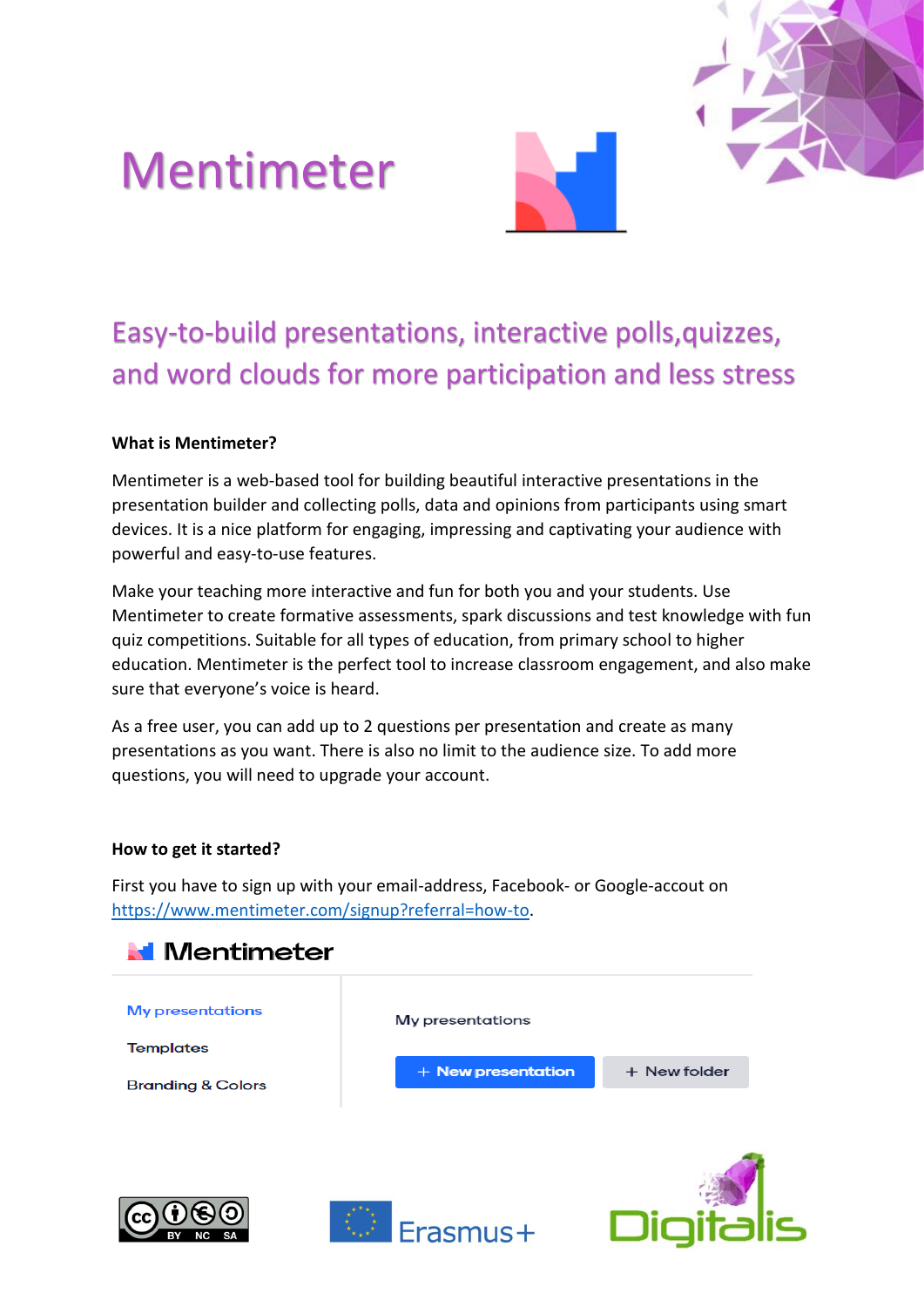

## **Build interactive presentations**

Once signed in, you can create a new presentation by using a template or pushing "+ New presentation". Then you have to give a title to the new presentation



- 1. You can chose between 13 interactive question types including Word clouds and Quizzes.
- 2. Build entire presentations quickly and easily with Content Slides.
- 3. Select from different presentation themes or build your own.
- 4. After your presentation is ready, you will find a code on the top of every slide.
- 5. Ask your students to take their mobiles and go to [www.menti.com](http://www.menti.com/) and log in with the code you shared with them

Go to www.menti.com and use the code 94 19 71 5

**Mentimeter** 

Which country is the world's biggest food producer?